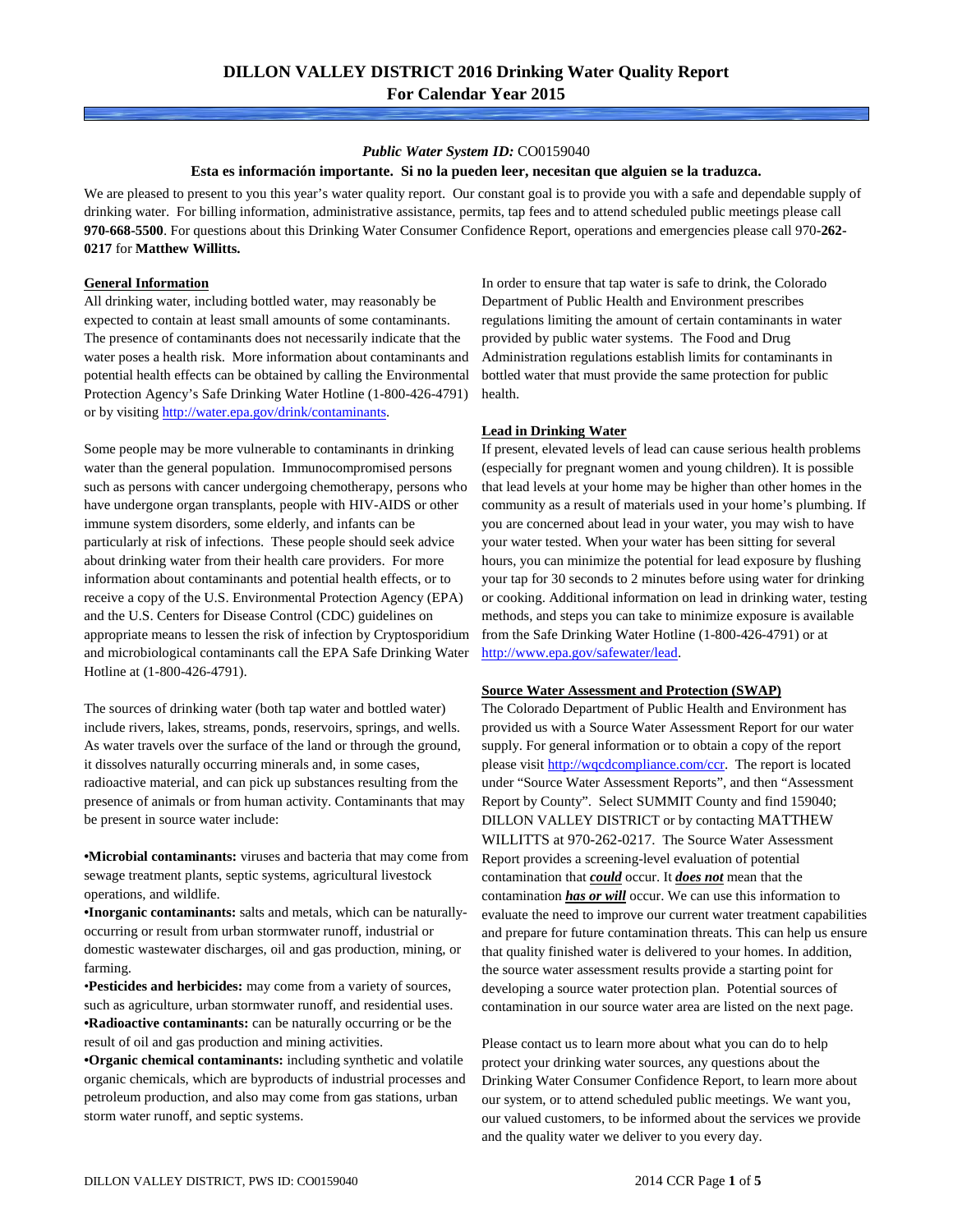## **Our Water Sources**

| <b>Source</b>         | <b>Source Type</b> | <b>Water Type</b> | <b>Potential Source(s) of Contamination</b>                                                    |
|-----------------------|--------------------|-------------------|------------------------------------------------------------------------------------------------|
| LASKY GULCH           | Intake             | Surface Water     | commercial and industrial transportation,<br>deciduous and evergreen forests and road<br>miles |
| <b>STRAIGHT CREEK</b> | Intake             | Surface Water     | commercial and industrial transportation,<br>deciduous and evergreen forests and road<br>miles |

### **Terms and Abbreviations**

- **Maximum Contaminant Level (MCL)** − The highest level of a contaminant allowed in drinking water.
- **Treatment Technique (TT)**  $A$  required process intended to reduce the level of a contaminant in drinking water.
- **Action Level (AL)** − The concentration of a contaminant which, if exceeded, triggers treatment and other regulatory requirements.
- **Maximum Residual Disinfectant Level (MRDL)** − The highest level of a disinfectant allowed in drinking water. There is convincing evidence that addition of a disinfectant is necessary for control of microbial contaminants.
- **Maximum Contaminant Level Goal (MCLG)** − The level of a contaminant in drinking water below which there is no known or expected risk to health. MCLGs allow for a margin of safety.
- **Maximum Residual Disinfectant Level Goal (MRDLG)** − The level of a drinking water disinfectant, below which there is no known or expected risk to health. MRDLGs do not reflect the benefits of the use of disinfectants to control microbial contaminants.
- **Violation (No Abbreviation)** − Failure to meet a Colorado Primary Drinking Water Regulation.
- **Formal Enforcement Action (No Abbreviation)** − Escalated action taken by the State (due to the risk to public health, or number or severity of violations) to bring a non-compliant water system back into compliance.
- **Variance and Exemptions (V/E)** − Department permission not to meet a MCL or treatment technique under certain conditions.
- **Gross Alpha (No Abbreviation)** − Gross alpha particle activity compliance value. It includes radium-226, but excludes radon 222, and uranium.
- **Picocuries per liter (pCi/L)** − Measure of the radioactivity in water.
- **Nephelometric Turbidity Unit (NTU)** − Measure of the clarity or cloudiness of water. Turbidity in excess of 5 NTU is just noticeable to the typical person.
- **Compliance Value (No Abbreviation)** Single or calculated value used to determine if regulatory contaminant level (e.g. MCL) is met. Examples of calculated values are the 90<sup>th</sup> Percentile, Running Annual Average (RAA) and Locational Running Annual Average (LRAA).
- **Average (x-bar)** − Typical value.
- **Range (R)**  $-$  Lowest value to the highest value.
- **Sample Size (n)** − Number or count of values (i.e. number of water samples collected).
- **Parts per million = Milligrams per liter (ppm = mg/L)** − One part per million corresponds to one minute in two years or a single penny in \$10,000.
- **Parts per billion = Micrograms per liter (ppb = ug/L)** − One part per billion corresponds to one minute in 2,000 years, or a single penny in \$10,000,000.
- **Not Applicable**  $(N/A)$  **Does not apply or not available.**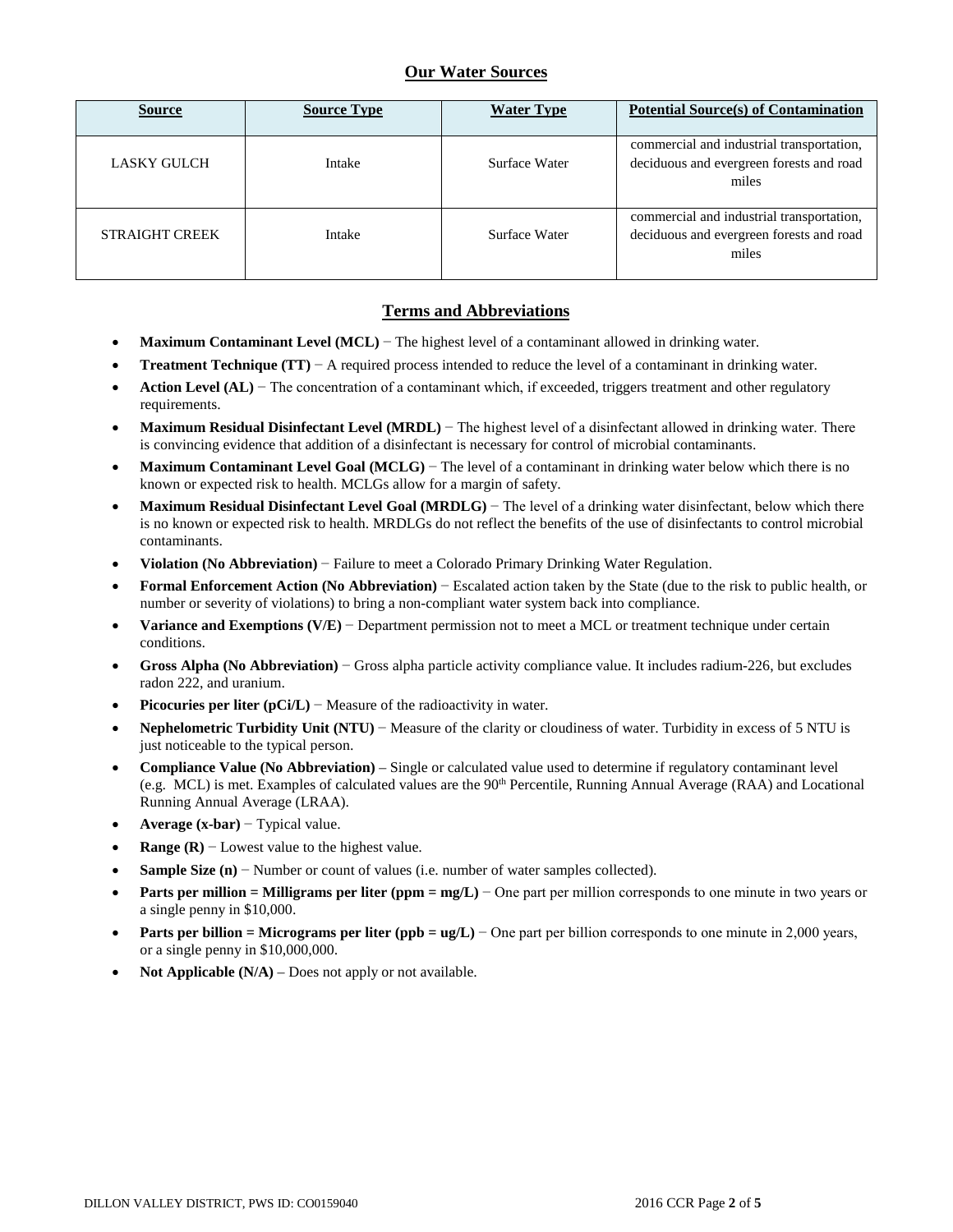## **Detected Contaminants**

DILLON VALLEY DISTRICT routinely monitors for contaminants in your drinking water according to Federal and State laws. The following table(s) show all detections found in the period of January 1 to December 31, 2015 unless otherwise noted. The State of Colorado requires us to monitor for certain contaminants less than once per year because the concentrations of these contaminants are not expected to vary significantly from year to year, or the system is not considered vulnerable to this type of contamination. Therefore, some of our data, though representative, may be more than one year old. Violations and Formal Enforcement Actions, if any, are reported in the next section of this report.

**Note:** Only detected contaminants sampled within the last 5 years appear in this report. If no tables appear in this section then no contaminants were detected in the last round of monitoring.

| Lead and Copper Sampled in the Distribution System |                                |                                       |                              |                           |                                      |                                              |                                                           |                                                                               |  |  |
|----------------------------------------------------|--------------------------------|---------------------------------------|------------------------------|---------------------------|--------------------------------------|----------------------------------------------|-----------------------------------------------------------|-------------------------------------------------------------------------------|--|--|
| Contaminant<br><b>Name</b>                         | <b>Time</b><br>Period          | 90 <sup>th</sup><br><b>Percentile</b> | <b>Sample</b><br><b>Size</b> | Unit of<br><b>Measure</b> | 90 <sup>th</sup><br>Percentile<br>AL | <b>Sample</b><br><b>Sites</b><br>Above<br>AL | 90 <sup>th</sup><br>Percentile<br>AL<br><b>Exceedance</b> | <b>Typical Sources</b>                                                        |  |  |
| Copper                                             | 09/03/2015<br>to<br>09/22/2015 | 0.1                                   | 10                           | ppm                       | 1.3                                  | $\overline{0}$                               | N <sub>0</sub>                                            | Corrosion of<br>household plumbing<br>systems; Erosion of<br>natural deposits |  |  |
| Lead                                               | 09/03/2015<br>to<br>09/22/2015 | 3                                     | 10                           | ppb                       | 15                                   | $\Omega$                                     | N <sub>0</sub>                                            | Corrosion of<br>household plumbing<br>systems; Erosion of<br>natural deposits |  |  |

|                                        | Disinfection Byproducts Sampled in the Distribution System |         |                       |                              |                           |            |             |                                              |                                |                                                          |  |
|----------------------------------------|------------------------------------------------------------|---------|-----------------------|------------------------------|---------------------------|------------|-------------|----------------------------------------------|--------------------------------|----------------------------------------------------------|--|
| <b>Name</b>                            | Year                                                       | Average | Range<br>$Low - High$ | <b>Sample</b><br><b>Size</b> | Unit of<br><b>Measure</b> | <b>MCL</b> | <b>MCLG</b> | <b>Highest</b><br>Compliance<br><b>Value</b> | <b>MCL</b><br><b>Violation</b> | <b>Typical</b><br><b>Sources</b>                         |  |
| Total<br>Haloacetic<br>Acids<br>(HAA5) | 2015                                                       | 5       | $5$ to $5$            |                              | ppb                       | 60         | N/A         | 5                                            | N <sub>o</sub>                 | <b>Byproduct</b><br>of drinking<br>water<br>disinfection |  |
| Total<br>Trihalome<br>thanes<br>(TTHM) | 2015                                                       | 24      | 24 to 24              |                              | ppb                       | 80         | N/A         | 24                                           | N <sub>0</sub>                 | <b>Byproduct</b><br>of drinking<br>water<br>disinfection |  |

| Summary of Turbidity Sampled at the Entry Point to the Distribution System |               |                             |                                |                  |                |  |  |  |  |
|----------------------------------------------------------------------------|---------------|-----------------------------|--------------------------------|------------------|----------------|--|--|--|--|
| <b>Contaminant</b>                                                         | <b>Sample</b> | <b>Level Found</b>          | <b>TT Requirement</b>          | TТ               | <b>Typical</b> |  |  |  |  |
| <b>Name</b>                                                                | Date          |                             |                                | <b>Violation</b> | <b>Sources</b> |  |  |  |  |
|                                                                            |               |                             |                                |                  |                |  |  |  |  |
| Turbidity                                                                  | Date/Month:   | Highest single measurement: | Maximum 0.5 NTU for any single | N <sub>0</sub>   | Soil Runoff    |  |  |  |  |
|                                                                            | Oct           | $0.09$ NTU                  | measurement                    |                  |                |  |  |  |  |
|                                                                            |               |                             |                                |                  |                |  |  |  |  |
|                                                                            |               |                             |                                |                  |                |  |  |  |  |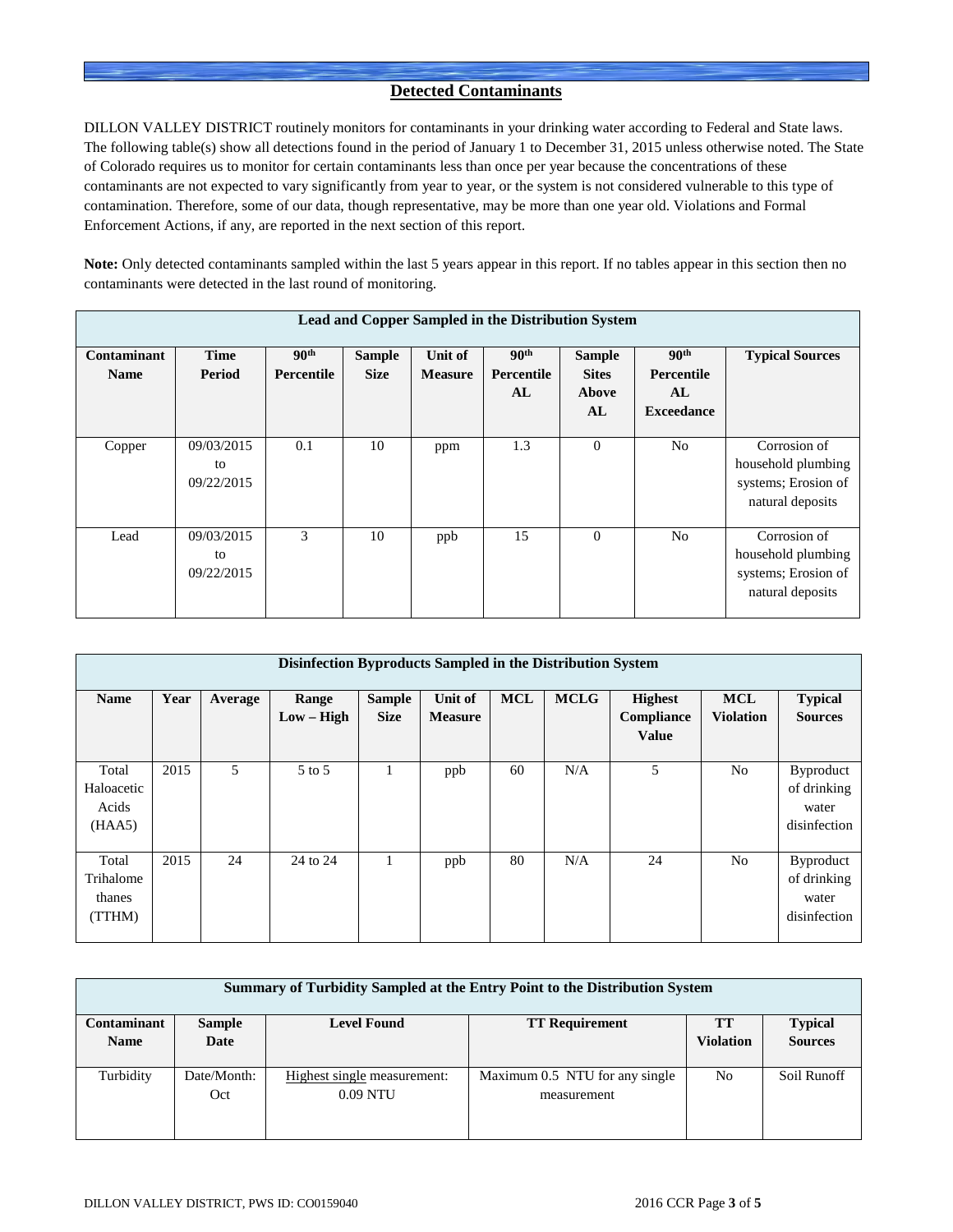|             | Summary of Turbidity Sampled at the Entry Point to the Distribution System |                                |                               |                  |                |  |  |  |  |  |
|-------------|----------------------------------------------------------------------------|--------------------------------|-------------------------------|------------------|----------------|--|--|--|--|--|
| Contaminant | <b>Sample</b>                                                              | <b>Level Found</b>             | <b>TT Requirement</b>         | <b>TT</b>        | <b>Typical</b> |  |  |  |  |  |
| <b>Name</b> | Date                                                                       |                                |                               | <b>Violation</b> | <b>Sources</b> |  |  |  |  |  |
|             |                                                                            |                                |                               |                  |                |  |  |  |  |  |
| Turbidity   | Month:                                                                     | Lowest monthly percentage of   | In any month, at least 95% of | N <sub>0</sub>   | Soil Runoff    |  |  |  |  |  |
|             | Dec                                                                        | samples meeting TT requirement | samples must be less than 0.1 |                  |                |  |  |  |  |  |
|             |                                                                            | for our technology: 100 %      | NTU                           |                  |                |  |  |  |  |  |
|             |                                                                            |                                |                               |                  |                |  |  |  |  |  |

| Radionuclides Sampled at the Entry Point to the Distribution System |      |         |                       |                              |                           |            |             |                                |                                |
|---------------------------------------------------------------------|------|---------|-----------------------|------------------------------|---------------------------|------------|-------------|--------------------------------|--------------------------------|
| Contaminant<br><b>Name</b>                                          | Year | Average | Range<br>$Low - High$ | <b>Sample</b><br><b>Size</b> | Unit of<br><b>Measure</b> | <b>MCL</b> | <b>MCLG</b> | <b>MCL</b><br><b>Violation</b> | <b>Typical Sources</b>         |
|                                                                     |      |         |                       |                              |                           |            |             |                                |                                |
| Combined<br>Radium                                                  | 2011 | 0.2     | $0.2 \text{ to } 0.2$ |                              | pCi/L                     |            | 0           | No                             | Erosion of<br>natural deposits |
| Combined<br>Uranium                                                 | 2011 |         | 1 to 1                |                              | ppb                       | 30         | $\Omega$    | No                             | Erosion of<br>natural deposits |

|                            | Inorganic Contaminants Sampled at the Entry Point to the Distribution System |              |                       |                              |                           |                 |             |                                |                                                                                                                                                |  |  |
|----------------------------|------------------------------------------------------------------------------|--------------|-----------------------|------------------------------|---------------------------|-----------------|-------------|--------------------------------|------------------------------------------------------------------------------------------------------------------------------------------------|--|--|
| Contaminant<br><b>Name</b> | Year                                                                         | Average      | Range<br>$Low - High$ | <b>Sample</b><br><b>Size</b> | Unit of<br><b>Measure</b> | <b>MCL</b>      | <b>MCLG</b> | <b>MCL</b><br><b>Violation</b> | <b>Typical Sources</b>                                                                                                                         |  |  |
| Barium                     | 2015                                                                         | 0.03         | $0.03$ to $0.03$      | $\mathbf{1}$                 | ppm                       | $\overline{2}$  | 2           | $\overline{No}$                | Discharge of<br>drilling wastes;<br>discharge from<br>metal refineries;<br>erosion of natural<br>deposits                                      |  |  |
| Fluoride                   | 2015                                                                         | 0.3          | $0.3 \text{ to } 0.3$ | $\mathbf{1}$                 | ppm                       | 4.0             | 4.0         | N <sub>o</sub>                 | Erosion of natural<br>deposits; water<br>additive which<br>promotes strong<br>teeth; discharge<br>from fertilizer and<br>aluminum<br>factories |  |  |
| Nitrate                    | 2015                                                                         | 0.1          | $0.1$ to $0.1$        | $\mathbf{1}$                 | ppm                       | $\overline{10}$ | 10          | No                             | Runoff from<br>fertilizer use;<br>leaching from<br>septic tanks,<br>sewage; erosion of<br>natural deposits                                     |  |  |
| Selenium                   | 2015                                                                         | $\mathbf{1}$ | $1$ to $1$            | $\mathbf{1}$                 | ppb                       | 50              | 50          | N <sub>o</sub>                 | Discharge from<br>petroleum and<br>metal refineries;<br>erosion of natural<br>deposits; discharge<br>from mines                                |  |  |